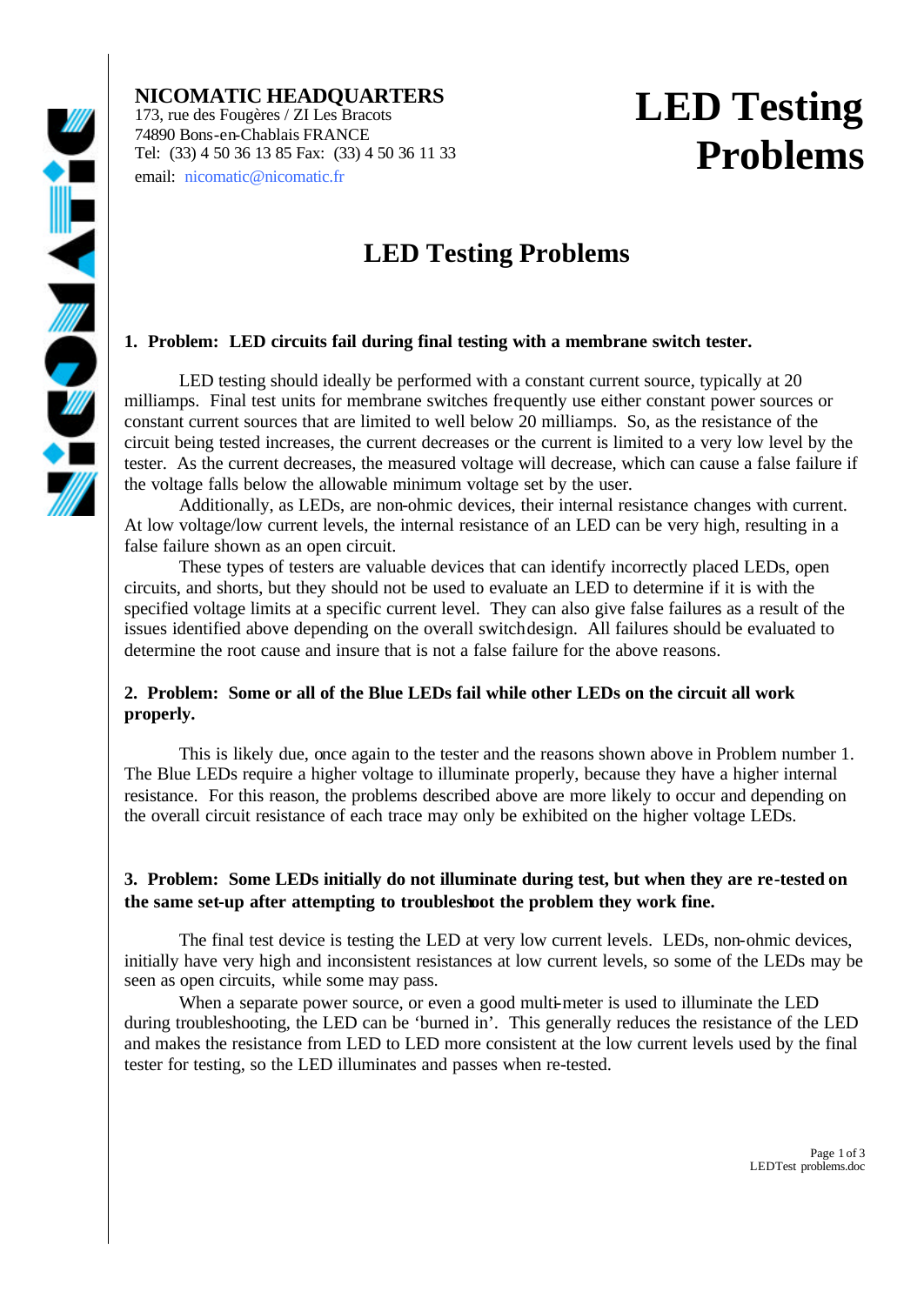### **NICOMATIC HEADQUARTERS**

173, rue des Fougères / ZI Les Bracots 74890 Bons-en-Chablais FRANCE Tel: (33) 4 50 36 13 85 Fax: (33) 4 50 36 11 33 email: nicomatic@nicomatic.fr

# **LED Testing Problems**

#### **4. Problem: Some LEDs have a higher resistance then others. No other differences are identified.**

LEDs are non-ohmic devices, which means that their resistance changes with current. At very low current levels, an LEDs can have a very high and inconsistent resistances. Most multi-meters on a standard setting take their measurements of resistance at very low current levels to conserve battery power and because for an ohmic device, such as a resistor, it does not matter what current is used to measure the resistance.

Many multi-meters also have a setting for measuring resistance at higher current levels. If this setting is used, the resistance readings will be more consistent from LED to LED. However, due to the nature of an LED, resistance is a relatively meaningless measurement and should not be used to learn anything about the LED or to accept or reject an LED. LEDs should be measured with a constant current source to determine if they meet their specifications when required.

#### **5. Problem: LEDs have a different Brightness in different parts of the switch**

LEDs are sorted by the manufacturer by brightness to insure that LEDs from the same Lot code AND Bin Code will have very similar brightness levels when powered with the same current level. (Different batches of LEDs should not be combined on the same switch.)

However, most applications utilize a constant voltage or contacts power source, so when the circuit resistance differs from one LED to another there will be a different current level thru each trace, resulting in different brightness levels. Additionally, each LED may have a different internal resistance as well, which causes the same problem. For this reason, every application should include trimming resistors to minimize the differences in current levels and therefore brightness levels within a switch. The resistance value of the trimming resistors is spe cific to each application and is dependent on the source voltage, the circuit resistance, and the voltage required by the LED. Different colors may require different resistor values. These resistors can be embedded on the membrane switch with the LEDs or applied to the controller board.

Below is an example of the effect of a trimming resistors;

#### **Design One. No Trimming Resistor – 2V applied direct to all LEDs**

Circuit 1 – Short Trace



Result – 20 milliamps of current

Page 2 of 3 LEDTest problems.doc